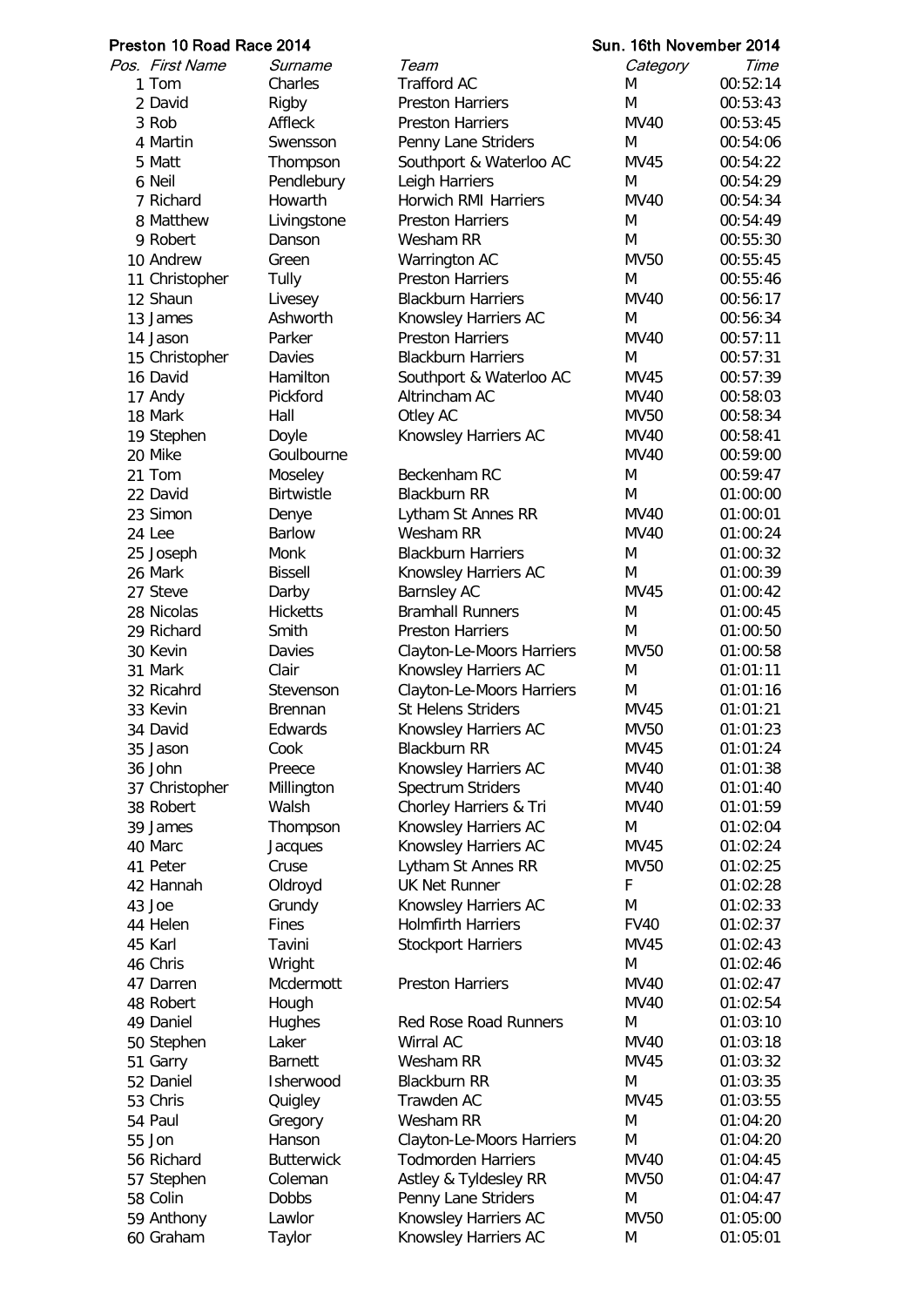## Preston 10 Road Race 2014 **Sun. 16th November 2014** Sun. 16th November 2014

|         | Pos.   First Name | Surname        | Team                         | Category    | Time     |
|---------|-------------------|----------------|------------------------------|-------------|----------|
|         | 61 Graham         | Earlam         | <b>Ellesmere Port</b>        | <b>MV55</b> | 01:05:05 |
|         | 62 James          | Darkin         |                              | <b>MV40</b> | 01:05:15 |
|         | 63 Samantha       | Mccreadie      | <b>Blackburn Harriers</b>    | F           | 01:05:19 |
|         | 64 Craig          | Renshaw        | <b>Bolton Harriers</b>       | M           | 01:05:27 |
|         | 65 Thomas         | Howarth        | Lytham St Annes RR           | M           | 01:05:32 |
|         | 66 Michael        | Anderson       |                              | M           | 01:05:38 |
|         | 67 Stephen        | Hayes          | Knowsley Harriers AC         | <b>MV40</b> | 01:05:49 |
|         | 68 Neil           | McGraw         | <b>Glossopdale Harriers</b>  | <b>MV40</b> | 01:05:53 |
|         | <b>69 Nik</b>     | Smart          |                              | M           | 01:06:05 |
|         | 70 Staurt         | Cann           | <b>Red Rose Road Runners</b> | <b>MV50</b> | 01:06:08 |
|         | 71 Michael        | Hogan          | Clayton-Le-Moors Harriers    | <b>MV45</b> | 01:06:11 |
|         | 72 Richard        | Jones          | Garstang Running Club        | M           | 01:06:15 |
|         | 73 Mick           | Fairs          | Wilmslow AC                  | <b>MV65</b> | 01:06:19 |
|         | 74 Neil           | Tate           | Lytham St Annes RR           | M           | 01:06:23 |
|         | 75 Oliver         | Barber         |                              | M           | 01:06:25 |
|         | 76 Graham         | Webster        | Lytham St Annes RR           | <b>MV70</b> | 01:06:29 |
|         | 77 Chris          | Pownell        | Knowsley Harriers AC         | M           | 01:06:34 |
|         | 78 David          | Singleton      |                              | <b>MV50</b> | 01:06:37 |
|         | 79 Tamara         | Weatherhead    | Otley AC                     | <b>FV45</b> | 01:06:39 |
|         | 80 Nicholas       | Hackett        | South Cheshire Harriers      | M           | 01:06:40 |
|         | 81 Steve          | Forrest        |                              | <b>MV40</b> | 01:06:41 |
|         | 82 Thomas         | Blackburn      |                              | M           | 01:06:48 |
|         | 83 Carmel         | Sullivan       | Wesham RR                    | <b>FV45</b> | 01:06:53 |
|         | 84 Paul           | Garnett        | <b>Wilmslow RC</b>           | MV50        | 01:06:56 |
|         | 85 David          | Walters        | Wigan Phoenix                | M           | 01:07:00 |
|         | 86 Alan           | Hudson         | Wesham RR                    | MV65        | 01:07:04 |
|         | 87 John           | Rainford       | <b>Preston Harriers</b>      | <b>MV50</b> | 01:07:05 |
|         | 88 Terence        | Westhead       | Blackpool Wyre & Fylde       | <b>MV50</b> | 01:07:13 |
|         | 89 Bev            | Wright         | Blackpool Wyre & Fylde       | <b>FV50</b> | 01:07:21 |
|         | 90 lan            | Joslin         | Astley & Tyldesley RR        | <b>MV40</b> | 01:07:30 |
|         | 91 Mike           | Gall           | Knowsley Harriers AC         | M           | 01:07:34 |
|         | 92 Joseph         | Dooley         |                              | <b>MV45</b> | 01:07:40 |
|         | 93 Neil           | Adair          | Spectrum Striders            | M           | 01:07:43 |
|         | 94 David          | Daly           | Knowsley Harriers AC         | M           | 01:07:43 |
|         | 95 James          | McMurray       |                              | M           | 01:07:46 |
|         | 96 James          | Warburton      | Knowsley Harriers AC         | M           | 01:08:02 |
|         | 97 John           | Carr           | Lancaster & Morecambe        | <b>MV50</b> | 01:08:06 |
|         | 98 Edmund         | Ashton         | <b>Burnden RR</b>            | <b>MV50</b> | 01:08:09 |
|         | 99 Mark           | <b>Bond</b>    | Chorley Harriers & Tri       | M           | 01:08:29 |
|         | 100 David         | Chambers       | Manchester Front R           | M           | 01:08:41 |
|         | 101 Steve         | Hatton         | Manchester Front R           | M           | 01:08:52 |
|         | 102 Darren        | Unsworth       | Knowsley Harriers AC         | <b>MV40</b> | 01:08:57 |
|         | 103 David         | <b>Brunton</b> | Red Rose Road Runners        | <b>MV45</b> | 01:08:59 |
|         | 104 Sharon        | Samson         | Knowsley Harriers AC         | <b>FV35</b> | 01:09:00 |
|         | 105 Eunan         | Kealey         |                              | M           | 01:09:05 |
|         | 106 Jonathan      | Mattock        | Chorley Harriers & Tri       | <b>MV40</b> | 01:09:11 |
| 107 Lee |                   | Kings          | <b>Preston Harriers</b>      | <b>MV40</b> | 01:09:20 |
|         | 108 Stephen       | <b>Biscomb</b> | Clayton-Le-Moors Harriers    | MV60        | 01:09:22 |
|         | 109 Andy          | Gaskell        | Spectrum Striders            | MV45        | 01:09:25 |
|         | 110 David         | Taylor         | Wesham RR                    | M           | 01:09:27 |
|         | 111 Elliot        | Costello       |                              | M           | 01:09:34 |
|         | 112 Mark          | Collins        |                              | <b>MV40</b> | 01:09:38 |
|         | 113 Jason         | Rippingale     | <b>Blackburn RR</b>          | M           | 01:09:42 |
|         | 114 Alex          | Bentley        | Knowsley Harriers AC         | M           | 01:09:44 |
|         | 115 John          | Bampton        | Penny Lane Striders          | M           | 01:09:46 |
|         | 116 Alison        | Draper         | Spectrum Striders            | F           | 01:09:46 |
|         | 117 Richard       | Maughan        | <b>Red Rose Road Runners</b> | M           | 01:09:48 |
|         | 118 Martin        | Hirrell        | Penny Lane Striders          | MV45        | 01:09:49 |
|         | 119 Tony          | Craig          | Knowsley Harriers AC         | MV45        | 01:09:51 |
|         | 120 Nigel         | Fielden        | Sale Harriers                | <b>MV60</b> | 01:09:53 |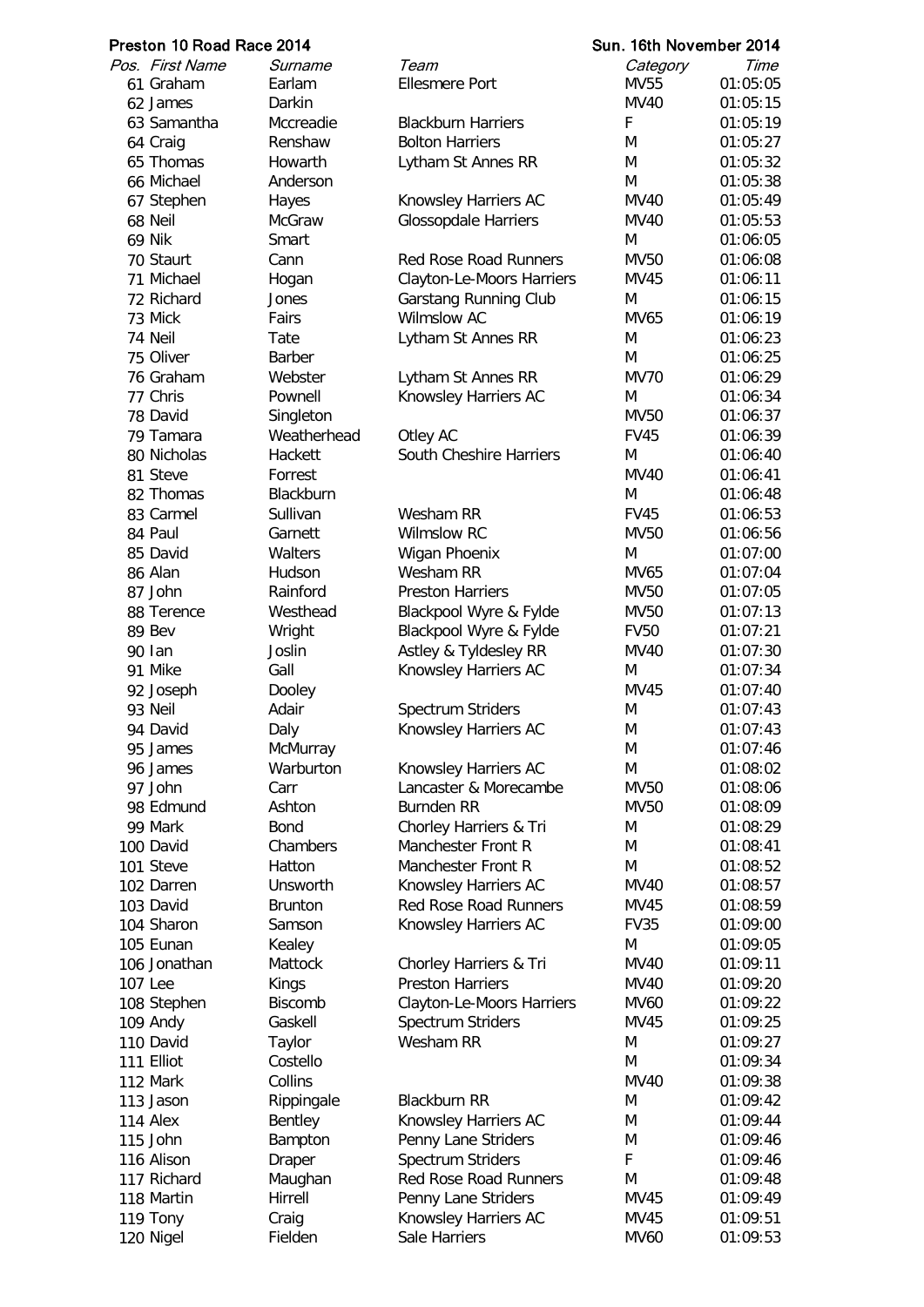|         | Preston 10 Road Race 2014 |                 |                                                        | Sun. 16th November 2014 |          |
|---------|---------------------------|-----------------|--------------------------------------------------------|-------------------------|----------|
|         | Pos. First Name           | Surname         | Team                                                   | Category                | Time     |
|         | 121 Adam                  | Howard          | Trawden AC                                             | M                       | 01:09:56 |
|         | 122 Mark                  | Fawcett         | Trawden AC                                             | <b>MV40</b>             | 01:09:58 |
|         | 123 Kirsty                | Johnson         | <b>Glossopdale Harriers</b>                            | F                       | 01:10:02 |
|         | 124 Dave                  | Kershaw         | Chorley Harriers & Tri                                 | <b>MV55</b>             | 01:10:03 |
|         | 125 Chris                 | Falls           | <b>St Helens Striders</b>                              | M                       | 01:10:03 |
|         | 126 Stephen               | Pilkington      |                                                        | <b>MV50</b>             | 01:10:08 |
|         | 127 David                 | Chrystie        | <b>Stockport Harriers</b>                              | <b>MV55</b>             | 01:10:10 |
|         | 128 Terry                 | Mckeown         | Liverpool RC                                           | <b>MV50</b>             | 01:10:13 |
|         | 129 Pete                  | <b>Baistow</b>  | <b>Trawden AC</b>                                      | M                       | 01:10:19 |
|         | 130 David                 | Mellor          | <b>Stockport Harriers</b>                              | <b>MV60</b>             | 01:10:20 |
|         | 131 Richard               | Worsley         | <b>St Helens Striders</b>                              | <b>MV40</b>             | 01:10:28 |
| 132 Lee |                           | <b>Stinch</b>   | <b>ABC Runners</b>                                     | <b>MV40</b>             | 01:10:33 |
|         | 133 William               | Campbell        |                                                        | <b>MV60</b>             | 01:10:38 |
|         | 134 Darren                | Marsden         |                                                        | <b>MV40</b>             | 01:10:40 |
|         | 135 Matthew               | Orford          |                                                        | M                       | 01:10:41 |
|         | 136 Nicola                | <b>Brown</b>    | <b>Holmfirth Harriers</b>                              | <b>FV40</b>             | 01:10:43 |
|         | 137 Gary                  | Heyworth        |                                                        | MV45                    | 01:10:48 |
|         | 138 John                  | <b>Bradley</b>  | <b>Preston Harriers</b>                                | M                       | 01:10:50 |
|         | 139 Scott                 | Robertson       | <b>St Helens Striders</b>                              | M                       | 01:10:51 |
|         | 140 Michael               | Edge            | Wesham RR                                              | <b>MV50</b>             | 01:10:55 |
|         | 141 Russell               | <b>Barnes</b>   |                                                        | M                       | 01:10:56 |
|         | 142 Paul                  | Cunningham      | Knowsley Harriers AC                                   | M                       | 01:11:05 |
|         | 143 Alan                  | Clarkson        | Clayton-Le-Moors Harriers                              | MV55                    | 01:11:08 |
|         | 144 Allan                 | Sumner          | <b>Preston Harriers</b>                                | <b>MV45</b>             | 01:11:14 |
|         | 145 Charles               | Cawthorn        | Darwen Dashers                                         | M                       | 01:11:36 |
|         | 146 Beth                  | Massey          | Northern Vets Ac                                       | <b>FV40</b>             | 01:11:48 |
|         | 147 Richard               | <b>Starkie</b>  | <b>Barlick Fell Runners</b>                            | MV45                    | 01:11:50 |
|         | 148 Gillian               | Lee             | <b>St Helens Striders</b>                              | <b>FV45</b>             | 01:11:51 |
|         | 149 Andrew                | Cooper          |                                                        | M                       | 01:11:52 |
|         | 150 Kevin                 | Fisher          |                                                        | M                       | 01:12:02 |
|         | 151 Richard               | Slater          | <b>Blackburn RR</b>                                    | <b>MV55</b>             | 01:12:03 |
|         | 152 Simon                 | Lawson          |                                                        | M                       | 01:12:05 |
|         | 153 Martin                | Catterall       | <b>Warrington Road Runners</b>                         | M                       | 01:12:12 |
|         | 154 Matthew               | Bishop          |                                                        | M                       | 01:12:16 |
|         | 155 Alan                  | Grehan          | <b>Warrington Road Runners</b>                         | M                       | 01:12:30 |
|         | 156 Marc                  | Potter          | Riversway RR                                           | M                       | 01:12:30 |
|         | 157 Kenny                 | Forster         | Spectrum Striders                                      | <b>MV55</b>             | 01:12:32 |
| 158 Joe |                           | Carne           | Manchester Front R                                     | M                       | 01:12:42 |
|         | 159 Andrew                | Tranter         | <b>Preston Harriers</b>                                | <b>MV45</b>             | 01:12:52 |
|         |                           | Fletcher        |                                                        | M                       | 01:12:53 |
|         | 160 Gary<br>161 Michael   | Christopher     |                                                        | <b>MV40</b>             | 01:12:59 |
|         | 162 Steven                |                 | Rossendale Harriers                                    | <b>MV55</b>             | 01:13:00 |
|         | 163 Paul                  | Melling         | Spectrum Striders                                      | <b>MV40</b>             | 01:13:01 |
|         | 164 Justine               | Kelly<br>Moore  | Knowsley Harriers AC                                   | <b>FV35</b>             | 01:13:03 |
|         | 165 Michael               | Goodliffe       | <b>Blackburn RR</b>                                    | M                       | 01:13:05 |
|         |                           |                 |                                                        | M                       | 01:13:17 |
|         | 166 Matthew               | Mccoll          |                                                        |                         |          |
|         | 167 Roger                 | Haslett         | <b>St Helens Striders</b><br><b>St Helens Striders</b> | MV45<br><b>MV40</b>     | 01:13:24 |
| 168 lan |                           | Wright          |                                                        |                         | 01:13:24 |
|         | 169 Alan                  | Williams        | Altrincham AC                                          | <b>MV50</b>             | 01:13:27 |
| 170 Jon |                           | Paramor         | <b>Manchester Harriers</b>                             | <b>MV60</b>             | 01:13:50 |
|         | 171 Michael               | <b>Brennand</b> | <b>Preston Harriers</b>                                | <b>MV45</b>             | 01:13:52 |
|         | 172 Cayden                | Fletcher        |                                                        | M                       | 01:13:59 |
|         | 173 Carol                 | Butterworth     | Darwen Dashers                                         | <b>FV45</b>             | 01:14:00 |
|         | 174 Gina                  | Senior          | Wigan Phoenix                                          | <b>FV40</b>             | 01:14:03 |
|         | 175 Tom                   | Jordon          | <b>Riversway RR</b>                                    | M                       | 01:14:08 |
|         | 176 Gary                  | Ward            | <b>St Helens Striders</b>                              | M                       | 01:14:11 |
|         | 177 Emma                  | Weall           | Wigan Phoenix                                          | F                       | 01:14:26 |
|         | 178 Mike                  | Roxburgh        | Penny Lane Striders                                    | MV45                    | 01:14:28 |
|         | 179 John                  | McDonald        | Trawden AC                                             | <b>MV50</b>             | 01:14:28 |
|         | 180 Neil                  | Dawkins         |                                                        | <b>MV50</b>             | 01:14:33 |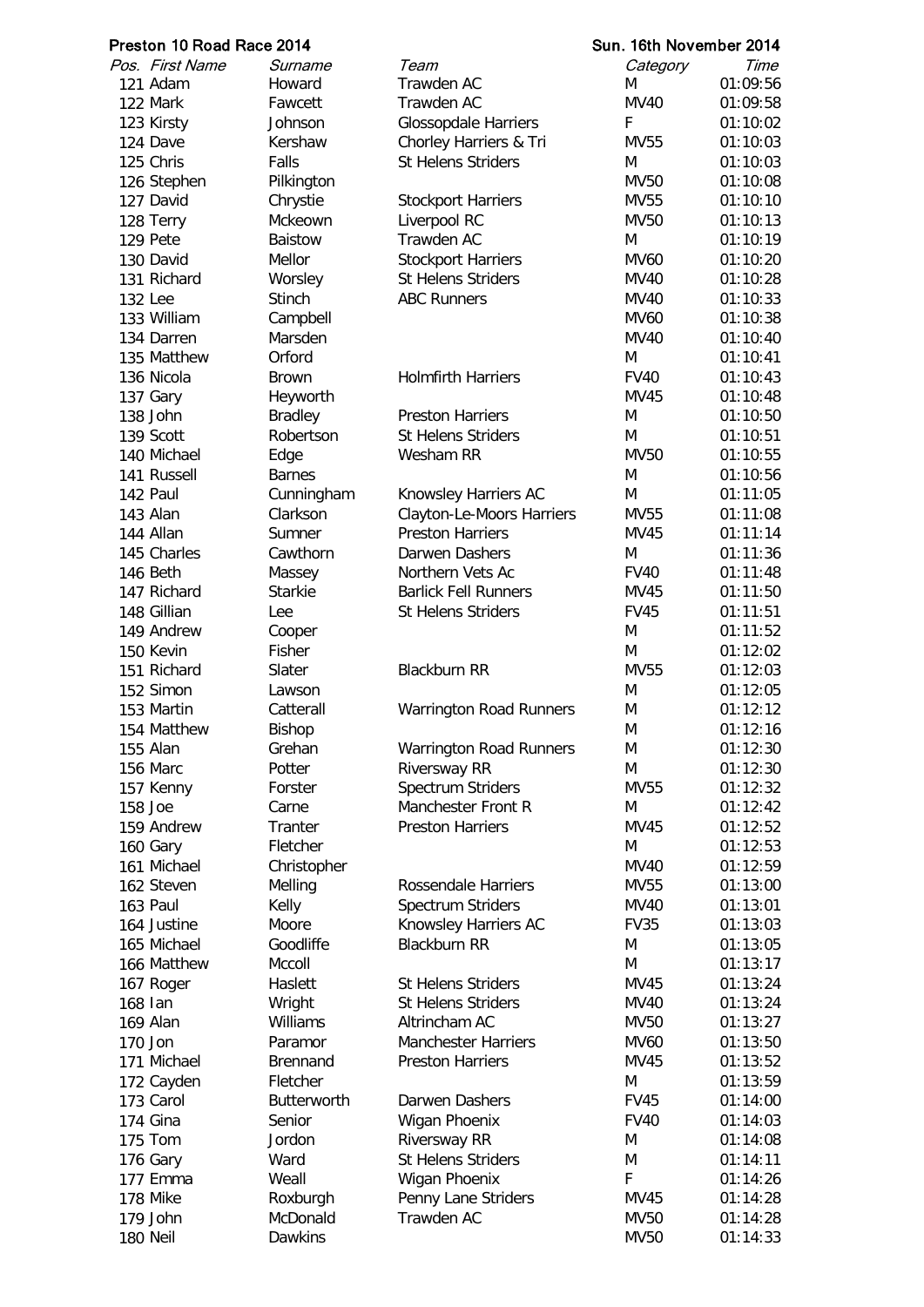| Preston 10 Road Race 2014 |                    |                                | Sun. 16th November 2014 |          |
|---------------------------|--------------------|--------------------------------|-------------------------|----------|
| Pos. First Name           | Surname            | Team                           | Category                | Time     |
| 181 Terry                 | Beardsworth        | <b>Blackburn RR</b>            | <b>MV40</b>             | 01:14:38 |
| 182 John                  | Lowe               | Manchester Front R             | MV40                    | 01:14:48 |
| 183 Anthony               | Horsfall           | <b>St Helens Striders</b>      | <b>MV50</b>             | 01:14:56 |
| 184 Jonathan              | Seeds              |                                | MV40                    | 01:14:59 |
| 185 Daniel                | Grear              |                                | M                       | 01:15:02 |
| 186 Duncan                | Weisters           | <b>Blackburn RR</b>            | M                       | 01:15:02 |
| 187 Ambi                  | <b>Tipping</b>     | <b>Preston Harriers</b>        | F                       | 01:15:03 |
| 188 Michael               | Moran              | <b>Blackburn RR</b>            | <b>MV55</b>             | 01:15:05 |
| 189 Colin                 | Davies             | Altrincham AC                  | <b>MV65</b>             | 01:15:24 |
| 190 Carl                  | Edwards            | Darwen Dashers                 | F                       | 01:15:30 |
| 191 Lee                   | <b>Thomas</b>      |                                | M                       | 01:15:30 |
| 192 Julia                 | Eccleston          | St Helens Sutton AC            | <b>FV40</b>             | 01:15:35 |
| 193 Nicola                | Unsworth           | Wesham RR                      | <b>FV40</b>             | 01:15:45 |
| 194 Mark                  | Scott              | Liverpool RC                   | <b>MV45</b>             | 01:15:51 |
| 195 James                 | Fox                | Manchester Front R             | M                       | 01:15:51 |
| 196 Andrew                | Stell              | <b>Red Rose Road Runners</b>   | <b>MV40</b>             | 01:15:54 |
| 197 Brian                 | Wildman            | Clayton-Le-Moors Harriers      | MV45                    | 01:15:54 |
| 198 Matthew               | Given              | <b>Stockport Harriers</b>      | M                       | 01:16:17 |
| 199 Neville               | <b>McGraw</b>      | <b>Glossopdale Harriers</b>    | <b>MV65</b>             | 01:16:22 |
| 200 Richard               | Wolencroft         |                                | M                       | 01:16:29 |
| 201 Louise                | Dickinson          | Rossendale Harriers            | F                       | 01:16:30 |
| 202 Joseph                | Waller             | Rossendale Harriers            | M                       | 01:16:30 |
| 203 Nico                  | Gibert             | Manchester Front R             | <b>MV40</b>             | 01:16:34 |
| 204 Myka                  | Heard              | Penny Lane Striders            | <b>FV45</b>             | 01:16:37 |
| 205 Kaylie                | Panaro             | <b>Blackburn Harriers</b>      | F                       | 01:16:39 |
| 206 John                  | Wiseman            | <b>Red Rose Road Runners</b>   | <b>MV50</b>             | 01:16:41 |
| 207 Paul                  | Abela-Stevenson    | Liverpool RC                   | MV40                    | 01:16:51 |
| 208 John                  | Houghton           |                                | <b>MV55</b>             | 01:16:55 |
| 209 Philip                | Rose               | Spectrum Striders              | <b>MV50</b>             | 01:16:59 |
| 210 Emma                  | Kearney            | Penny Lane Striders            | <b>FV35</b>             | 01:17:05 |
| <b>211 Sue</b>            | O'brien            | Knowsley Harriers AC           | <b>FV55</b>             | 01:17:14 |
| 212 Steve                 | <b>Hollis</b>      | <b>UK Road Runners</b>         | MV55                    | 01:17:29 |
| 213 Brian                 | Speake             |                                | <b>MV45</b>             | 01:17:37 |
| 214 Rob                   | Mather             | Red Rose Road Runners          | <b>MV40</b>             | 01:17:38 |
| 215 Neil                  | Whatton            | <b>Red Rose Road Runners</b>   | M                       | 01:17:40 |
| 216 Lynne                 | <b>Berbatiotis</b> | Rossendale Harriers            | F                       | 01:17:41 |
| 217 Miran                 | Aprahamian         | <b>Sale Harriers</b>           | <b>MV60</b>             | 01:17:55 |
| 218 David                 | Howard             | Trawden AC                     | <b>MV55</b>             | 01:17:57 |
| 219 Iain                  | <b>Myers</b>       |                                | <b>MV40</b>             | 01:18:01 |
| 220 Andrew                | Porter             | Manchester Front R             | M                       | 01:18:01 |
| 221 Philip                | Hilton             |                                | <b>MV50</b>             | 01:18:10 |
| 222 Martin                | Farrar             | <b>St Helens Striders</b>      | MV45                    | 01:18:20 |
| 223 Mike                  | Donnelly           |                                | MV45                    | 01:18:20 |
| 224 Tony                  | Man                | Penny Lane Striders            | MV45                    | 01:18:21 |
| 225 Rowena                | Doherm             | <b>Blackburn RR</b>            | M                       | 01:18:22 |
| 226 Felicity              | Wolohan            | Lytham St Annes RR             | F                       | 01:18:36 |
| 227 Marissa               | Cornall            | Garstang Running Club          | <b>FV35</b>             | 01:18:43 |
| 228 Michael               | <b>Bradshaw</b>    |                                | M                       | 01:18:54 |
| 229 Mansel                | Pope               | Altrincham AC                  | <b>MV60</b>             | 01:18:55 |
| 230 Billy                 | Hargreaves         | Southport & Waterloo AC        | MV65                    | 01:19:01 |
| 231 Michael               | Pearson            | Atherton RC                    | <b>MV45</b>             | 01:19:06 |
| 232 Andrew                | Holland            | <b>Warrington Road Runners</b> | M                       | 01:19:18 |
| 233 Nigel                 | Sheperd            | Wesham RR                      | <b>MV55</b>             | 01:19:22 |
| 234 Chris                 | Taylor             |                                | <b>MV50</b>             | 01:19:31 |
| 235 David                 | Hulme              |                                | MV45                    | 01:19:32 |
| 236 Bernard               | Mitchell           |                                | MV50                    | 01:19:35 |
| 237 Angelo                | Tomasso            | Manchester Front R             | M                       | 01:19:35 |
| 238 Brian                 | Jones              | Wesham RR                      | <b>MV50</b>             | 01:19:37 |
| 239 Peter                 | O'Gorman           | <b>Rossendale Harriers</b>     | <b>MV50</b>             | 01:19:38 |
| 240 Sara                  | Ward               | Wesham RR                      | <b>FV45</b>             | 01:19:39 |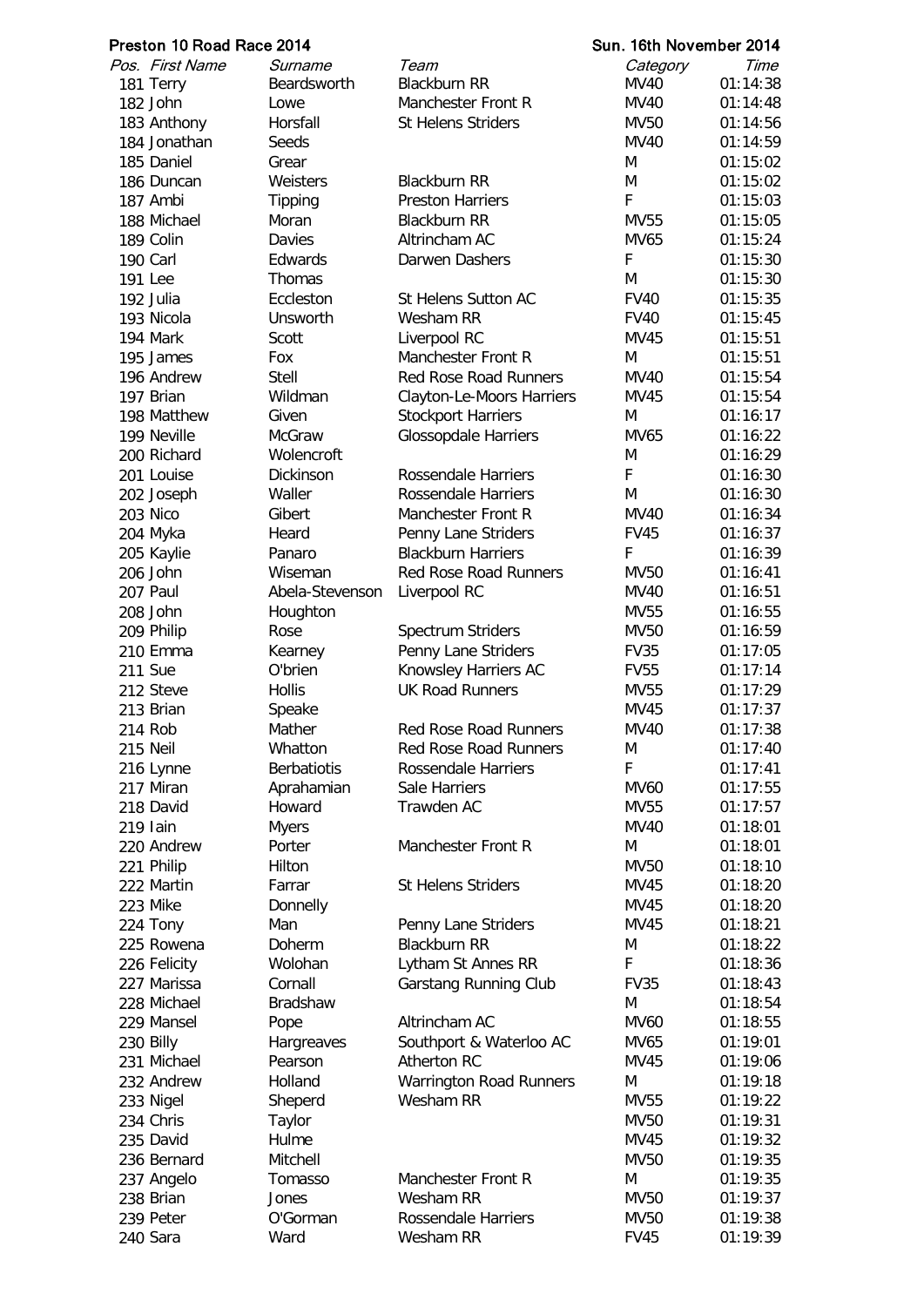|                 | Preston 10 Road Race 2014 |                     |                                              | Sun. 16th November 2014 |                      |
|-----------------|---------------------------|---------------------|----------------------------------------------|-------------------------|----------------------|
|                 | Pos. First Name           | Surname             | Team                                         | Category                | Time                 |
|                 | 241 Susan                 | Wolstenholme        | <b>Blackburn RR</b>                          | <b>FV40</b>             | 01:19:41             |
|                 | 242 Tony                  | <b>Hails</b>        |                                              | <b>MV50</b>             | 01:19:41             |
|                 | 243 Mark                  | Tyldesley           |                                              | M                       | 01:19:44             |
|                 | 244 Sarah                 | Rickard             | Manchester Front R                           | <b>FV40</b>             | 01:19:55             |
|                 | 245 Rod                   | Jones               | Liverpool RC                                 | <b>MV55</b>             | 01:20:02             |
|                 | 246 Victor                | <b>Hutchins</b>     | <b>Hercules Wimbledon</b>                    | <b>MV55</b>             | 01:20:20             |
|                 | 247 John                  | Mitchell            | <b>Blackburn RR</b>                          | <b>MV70</b>             | 01:20:22             |
|                 | 248 James                 | <b>Butler</b>       | Fylde Coast Runners                          | M                       | 01:20:23             |
|                 | 249 Jason                 | Green               | <b>Ivanhoe Runners</b>                       | <b>MV40</b>             | 01:20:25             |
|                 | 250 Maria                 | Brockway            | Wirral AC                                    | <b>FV50</b>             | 01:20:36             |
|                 | 251 Conor                 | <b>McGarry</b>      | Knowsley Harriers AC                         | M                       | 01:20:40             |
| 252 Ian         |                           | <b>Broadhurst</b>   | Knowsley Harriers AC                         | <b>MV45</b>             | 01:20:40             |
|                 | 253 Alan                  | <b>Thomas</b>       |                                              | <b>MV55</b>             | 01:20:52             |
|                 | 254 Alan                  | Spencer             | Knowsley Harriers AC                         | <b>MV50</b>             | 01:20:59             |
|                 | 255 Gerald                | Waterfield          |                                              | <b>MV55</b>             | 01:21:02             |
|                 | 256 Rejesh                | Jinabhai            | Littlewoods Running Club                     | MV40                    | 01:21:09             |
|                 | 257 Tarja                 | <b>Barnes</b>       | <b>Warrington Road Runners</b>               | <b>FV45</b>             | 01:21:16             |
|                 | 258 Timothy               | Crump               | Manchester Front R                           | M                       | 01:21:22             |
|                 | 259 Chris                 | Jackson             |                                              | <b>MV40</b>             | 01:21:29             |
| <b>260 Gill</b> |                           | Darby               | Penny Lane Striders                          | <b>FV50</b>             | 01:21:35             |
|                 | 261 Charles               | Satterly            | Lancaster & Morecambe                        | M                       | 01:21:53             |
|                 | 262 Michael               | Hall                | <b>Holmfirth Harriers</b>                    | <b>MV50</b>             | 01:21:56             |
|                 | 263 John                  | Insole              |                                              | M                       | 01:22:16             |
|                 | 264 Havdis                | Stephenson          |                                              | <b>FV35</b>             | 01:22:23             |
|                 | 265 Shereen               | Salami              | Knowsley Harriers AC                         | F                       | 01:22:25             |
|                 | 266 Bernard               | Brown               |                                              | <b>MV50</b>             | 01:22:31             |
|                 | 267 Dave                  | Thompson            | Spectrum Striders                            | <b>MV55</b>             | 01:22:33             |
|                 | 268 Rachael               | Gavin               | <b>Blackburn RR</b>                          | F                       | 01:22:36             |
|                 | 269 Marie                 | Fenton              |                                              | <b>FV35</b>             | 01:22:36             |
|                 | 270 Damian                | Cowell              | Warrington RC                                | <b>MV45</b>             | 01:22:42             |
|                 | 271 Julia                 | White               | Warrington RC                                | <b>FV35</b>             | 01:22:43             |
|                 | 272 Rhydwyn               | Jones               |                                              | <b>MV50</b>             | 01:22:45             |
|                 | 273 Ruth                  | Green               | Ivanhoe Runners                              | <b>FV40</b>             | 01:22:47             |
|                 | 274 Osman                 | Sidik               | Littlewoods Running Club                     | MV50                    | 01:22:51             |
| 275 Bill        |                           | Topping             | <b>Preston Harriers</b>                      | MV65                    | 01:22:54             |
| 276 Phil        |                           | O'Rourke            | Liverpool RC                                 | <b>MV50</b>             | 01:22:56             |
|                 | 277 Gareth                | Roberts             |                                              | M                       | 01:23:17             |
|                 | 278 Richard               | Pinches             |                                              | <b>MV45</b>             | 01:23:24             |
|                 | 279 Donna                 | Cook                | <b>Blackburn RR</b>                          | <b>FV40</b>             | 01:23:36             |
|                 | 280 Lisa                  | Ingham              | <b>Blackburn RR</b>                          | <b>FV45</b>             | 01:23:37             |
|                 | 281 Michael               | Thorpe              |                                              | <b>MV40</b>             | 01:23:37             |
|                 | 282 Ross                  | Wood                |                                              | <b>MV70</b><br>M        | 01:23:47             |
|                 | 283 Terry<br>284 Amanda   | Noon<br>Lee         | Knowsley Harriers AC<br>Knowsley Harriers AC | <b>FV40</b>             | 01:23:47<br>01:23:49 |
|                 | 285 Mike                  |                     | <b>Fylde Coast Runners</b>                   | <b>MV45</b>             | 01:23:50             |
|                 | 286 Calvin                | Guaghan<br>Ferguson |                                              | M                       | 01:23:51             |
|                 | 287 Paula                 | Medley              | Manchester Front R                           | <b>FV35</b>             | 01:23:53             |
|                 | 288 Alan                  | Jones               | Garstang Running Club                        | <b>MV55</b>             | 01:23:58             |
|                 | 289 Mike                  | O'Brien             | Manchester YMCA                              | <b>MV55</b>             | 01:24:00             |
|                 | 290 Philip                | Bailey              |                                              | M                       | 01:24:03             |
|                 | 291 Joanne                | Jackson             | <b>St Helens Striders</b>                    | <b>FV40</b>             | 01:24:09             |
|                 | 292 Tony                  | Dickinson           | Knowsley Harriers AC                         | <b>MV40</b>             | 01:24:09             |
|                 | 293 Michael               | Speak               |                                              | <b>MV40</b>             | 01:24:20             |
|                 | 294 Stephen               | Wilkinson           | Wesham RR                                    | <b>MV60</b>             | 01:24:26             |
|                 | 295 mlchael               | Roy                 | Lancaster & Morecambe                        | M                       | 01:24:29             |
|                 | 296 Julie                 | Dale                |                                              | <b>FV50</b>             | 01:24:35             |
|                 | 297 Michael               | Coupland            | <b>Red Rose Road Runners</b>                 | M                       | 01:24:43             |
|                 | 298 Fiona                 | Geldard             | Lytham St Annes RR                           | <b>FV50</b>             | 01:24:51             |
|                 | 299 Caroline              | Weisters            | <b>Blackburn RR</b>                          | <b>FV35</b>             | 01:24:52             |
|                 | 300 Chris                 | <b>Bowker</b>       |                                              | M                       | 01:24:52             |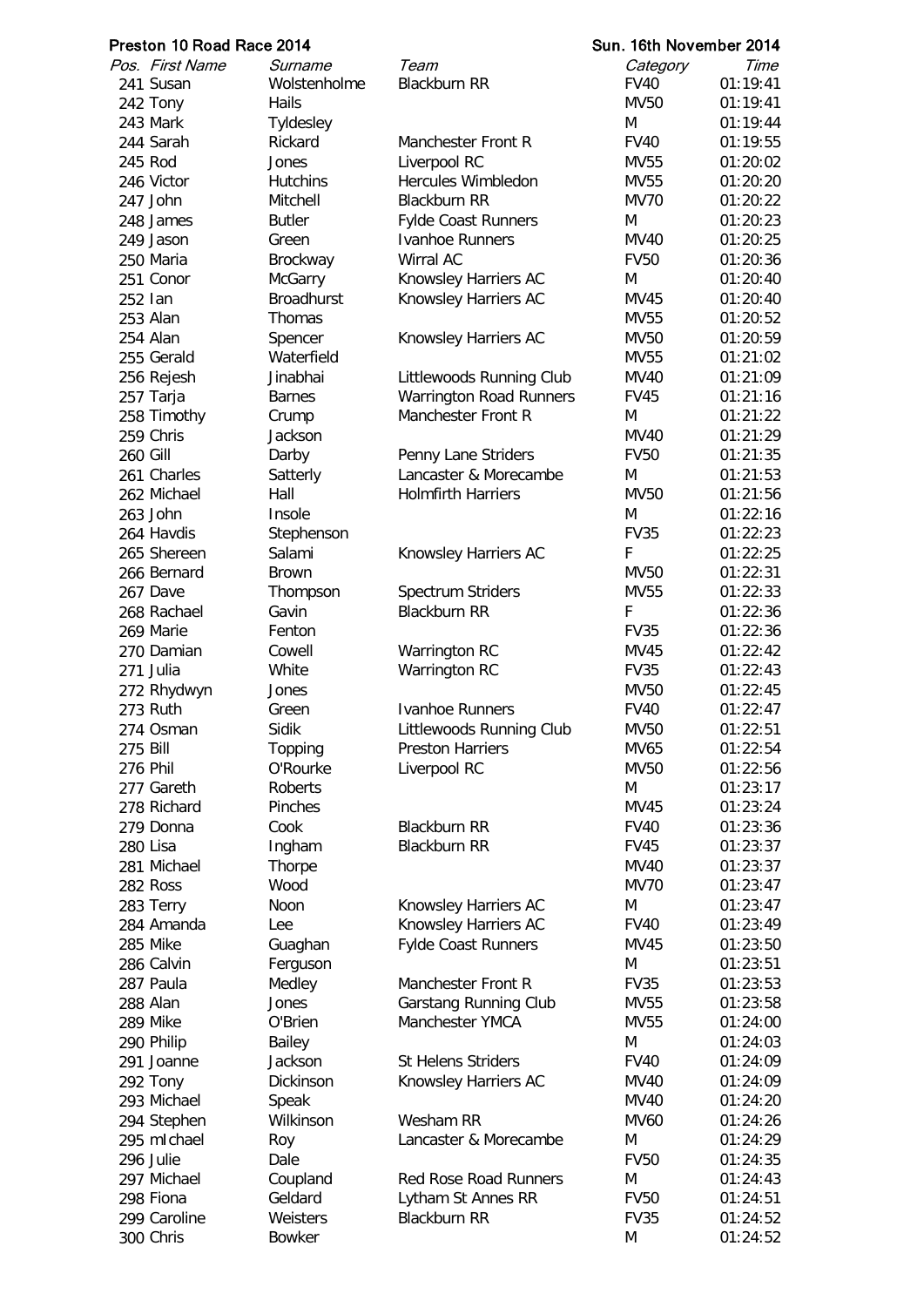| Preston 10 Road Race 2014 |                 |                 |                              | Sun. 16th November 2014 |          |  |
|---------------------------|-----------------|-----------------|------------------------------|-------------------------|----------|--|
|                           | Pos. First Name | Surname         | Team                         | Category                | Time     |  |
|                           | 301 Shannon     | Houghton        |                              | F                       | 01:25:08 |  |
|                           | 302 Anneke      | Crosby          | <b>Red Rose Road Runners</b> | <b>FV45</b>             | 01:25:18 |  |
|                           | 303 Joanne      | Malcolmson      | <b>Red Rose Road Runners</b> | <b>FV35</b>             | 01:25:18 |  |
|                           | 304 Ged         | Johnson         | <b>Blackburn RR</b>          | <b>MV55</b>             | 01:25:20 |  |
|                           | 305 Davie       | Pratt           |                              | <b>MV55</b>             | 01:25:20 |  |
|                           | 306 Joanne      | Bingham         | <b>Blackburn RR</b>          | <b>FV45</b>             | 01:25:22 |  |
|                           | 307 Craig       | Wilkinson       | <b>Blackburn RR</b>          | MV45                    | 01:25:22 |  |
|                           | 308 Jane        | <b>Brown</b>    |                              | <b>FV45</b>             | 01:25:38 |  |
|                           | 309 Erica       | Ripo            | Rossendale Harriers          | <b>FV35</b>             | 01:25:40 |  |
|                           | 310 Sandra      | Underwood       |                              | <b>FV45</b>             | 01:25:49 |  |
|                           | 311 David       | Marsh           | Southport & Waterloo AC      | MV50                    | 01:25:52 |  |
| 312 Jill                  |                 | Maxfield        | Trawden AC                   | <b>FV35</b>             | 01:25:55 |  |
|                           | 313 Aimie       | Wormald         |                              | F                       | 01:25:59 |  |
|                           | 314 Dorothy     | Parkes          | <b>Preston Harriers</b>      | F                       | 01:26:06 |  |
|                           | 315 Keith       | <b>Boyle</b>    | Penny Lane Striders          | <b>MV40</b>             | 01:26:26 |  |
|                           | 316 Michael     | Sharp           | <b>Blackburn RR</b>          | MV45                    | 01:26:32 |  |
|                           | 317 Jeremy      | Connolly        |                              | <b>MV50</b>             | 01:26:41 |  |
|                           | 318 Natasha     | Shaw            | <b>Blackburn RR</b>          | <b>FV40</b>             | 01:26:43 |  |
|                           | 319 Andrew      | Boardman        | <b>Blackburn RR</b>          | <b>MV45</b>             | 01:26:43 |  |
| 320 Liz                   |                 | Greene          |                              | <b>FV45</b>             | 01:26:51 |  |
|                           | 321 Michelle    | Kelly           | Penny Lane Striders          | <b>FV55</b>             | 01:26:52 |  |
|                           | 322 John        | Kelly           | Penny Lane Striders          | MV50                    | 01:26:52 |  |
|                           | 323 Margaret    | Fletcher        | <b>UK Net Runner</b>         | <b>FV45</b>             | 01:27:03 |  |
|                           | 324 Malcolm     | <b>Brown</b>    | <b>Glossopdale Harriers</b>  | <b>MV50</b>             | 01:27:13 |  |
|                           | 325 Emma        | Anderson        |                              | F                       | 01:27:16 |  |
|                           | 326 David       | Young           | Wesham RR                    | MV65                    | 01:27:25 |  |
|                           | 327 Angela      | <b>McNeilly</b> |                              | <b>FV50</b>             | 01:27:33 |  |
|                           | 328 lain        | Weatherall      |                              | M                       | 01:27:51 |  |
|                           | 329 Steven      | Omar            |                              | <b>MV40</b>             | 01:27:54 |  |
|                           | 330 Nicky       | Omar            | Wesham RR                    | <b>FV40</b>             | 01:27:54 |  |
|                           | 331 Loretta     | Munden          |                              | <b>FV40</b>             | 01:27:57 |  |
|                           | 332 Anne        | Fortune         | Spectrum Striders            | <b>FV60</b>             | 01:27:59 |  |
|                           | 333 Mick        | Obrien          | Knowsley Harriers AC         | MV45                    | 01:28:09 |  |
|                           | 334 Daniel      | Willett         |                              | M                       | 01:28:13 |  |
|                           | 335 Nial        | Keating         |                              | <b>MV50</b>             | 01:28:16 |  |
|                           | 336 Robert      | Kelly           | Knowsley Harriers AC         | M                       | 01:28:30 |  |
|                           | 337 Jane        | Meloy           |                              | F                       | 01:28:38 |  |
|                           | 338 Barry       | Stuart          | <b>Winston Runners</b>       | MV65                    | 01:28:52 |  |
|                           | <b>339 Paul</b> | Smith           |                              | <b>MV40</b>             | 01:28:57 |  |
|                           | 340 Pamela      | Hardman         | Lytham St Annes RR           | <b>FV55</b>             | 01:29:01 |  |
|                           | 341 John        | <b>Bradley</b>  | Blackpool Wyre & Fylde       | <b>MV70</b>             | 01:29:05 |  |
|                           | 342 Judith      | Robinson        |                              | <b>FV40</b>             | 01:29:07 |  |
|                           | 343 Helen       | Dawson          |                              | <b>FV40</b>             | 01:29:08 |  |
|                           | 344 John        | Dooley          | Spectrum Striders            | MV65                    | 01:29:19 |  |
|                           | 345 Finlay      | McCalman        | Wesham RR                    | <b>MV50</b>             | 01:29:21 |  |
|                           | 346 Ron         | Chappell        | Clayton-Le-Moors Harriers    | MV65                    | 01:29:25 |  |
|                           | 347 Catherine   | Jones           | Ackworth RR & AC             | <b>FV45</b>             | 01:29:50 |  |
|                           | 348 Carl        | Wynne           |                              | MV55                    | 01:29:50 |  |
|                           | 349 Gail        | <b>Bristo</b>   |                              | <b>FV40</b>             | 01:29:59 |  |
|                           | 350 Michael     | Kay             |                              | <b>MV40</b>             | 01:30:00 |  |
|                           | 351 Tina        | Carr            | <b>Red Rose Road Runners</b> | <b>FV45</b>             | 01:30:04 |  |
|                           | 352 Jacqueline  | Crowley         |                              | <b>FV65</b>             | 01:30:09 |  |
|                           | 353 Sinead      | Sweeney         |                              | <b>FV40</b>             | 01:30:17 |  |
|                           | 354 Sean        | Sweeney         |                              | <b>MV40</b>             | 01:30:17 |  |
|                           | 355 Emma        | William         | Knowsley Harriers AC         | F                       | 01:30:32 |  |
|                           | 356 Terry       | Long            | Penny Lane Striders          | MV60                    | 01:30:34 |  |
|                           | 357 Rob         | <b>Sterritt</b> |                              | MV65                    | 01:30:54 |  |
|                           | 358 Anthony     | Brockway        | Wirral AC                    | <b>MV50</b>             | 01:30:59 |  |
|                           | 359 Joanne      | Keogh           | <b>St Helens Striders</b>    | <b>FV40</b>             | 01:31:09 |  |
| 360 Mia                   |                 | Gatrell         |                              | <b>FV40</b>             | 01:31:24 |  |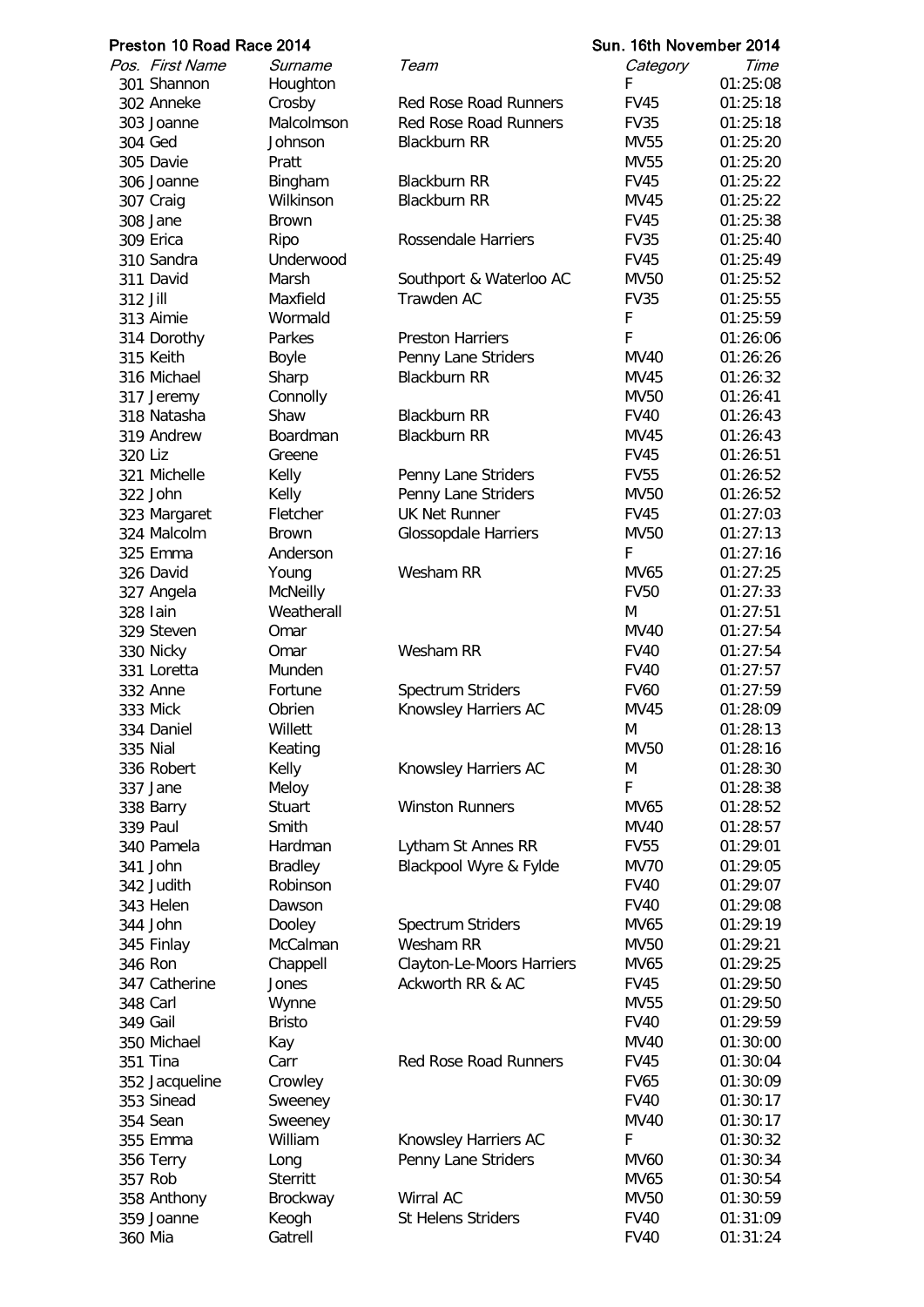|          | Preston 10 Road Race 2014 |                 |                                | Sun. 16th November 2014 |          |
|----------|---------------------------|-----------------|--------------------------------|-------------------------|----------|
|          | Pos. First Name           | Surname         | Team                           | Category                | Time     |
|          | 361 Chloe                 | Shankland       | Warrington RC                  | F                       | 01:31:35 |
|          | 362 Fiona                 | Ashton          | <b>Burnden RR</b>              | <b>FV50</b>             | 01:32:00 |
|          | 363 Eunice                | Nopondo         | Penny Lane Striders            | <b>FV50</b>             | 01:32:14 |
|          | 364 Victoria              | Scott           |                                | F                       | 01:32:17 |
|          | 365 Elizabeth             | Allison         | Trawden AC                     | <b>FV50</b>             | 01:32:30 |
|          | <b>366 Mike</b>           | <b>Mcneilis</b> | Knowsley Harriers AC           | м                       | 01:32:52 |
|          | 367 Pauline               | Foster          | <b>Wigan Harriers</b>          | <b>FV50</b>             | 01:33:11 |
|          | 368 Tony                  | Foster          | <b>Wigan Harriers</b>          | MV50                    | 01:33:11 |
|          | 369 Jane                  | Matthewman      | <b>Blackburn RR</b>            | F                       | 01:33:14 |
|          | 370 Joanne                | Weir            | <b>Blackburn RR</b>            | <b>FV45</b>             | 01:33:19 |
|          | 371 Diane                 | Robson          |                                | F                       | 01:33:21 |
|          |                           |                 |                                | F                       |          |
| 372 Gill |                           | Begg            |                                |                         | 01:33:22 |
|          | 373 Lorna                 | Sharp           | <b>Blackburn RR</b>            | <b>FV35</b>             | 01:33:27 |
|          | 374 Katharine             | Ireland         |                                | F                       | 01:33:29 |
|          | 375 Eden                  | Parkinson       | Lancaster & Morecambe          | <b>MV40</b>             | 01:33:54 |
|          | 376 Samantha              | Goodwin         |                                | <b>FV45</b>             | 01:33:59 |
|          | 377 Karen                 | Davies          | Wesham RR                      | <b>FV50</b>             | 01:34:00 |
|          | 378 Dave                  | Reid            | <b>Chester Tri</b>             | MV50                    | 01:34:04 |
|          | 379 Steve                 | Riley           | <b>UK Net Runner</b>           | MV55                    | 01:34:16 |
|          | 380 David                 | Guy             | Swinton RC                     | MV50                    | 01:34:20 |
|          | 381 Allan                 | Howard          | <b>Red Rose Road Runners</b>   | MV55                    | 01:34:49 |
|          | 382 Neil                  | Scanlan         |                                | MV60                    | 01:35:28 |
|          | 383 Nigel                 | Harrison        |                                | MV50                    | 01:36:03 |
|          | 384 Sarah                 | Matthews        | <b>Warrington Road Runners</b> | F                       | 01:36:07 |
|          | 385 Heather               | Goadsby         | Southport & Waterloo AC        | <b>FV50</b>             | 01:36:33 |
|          | 386 Alan                  | Graham          |                                | MV60                    | 01:36:44 |
|          | 387 Lee                   | Rawlinson       |                                | MV40                    | 01:36:54 |
|          | 388 Chris                 | Johnson         | <b>East Cheshire Harriers</b>  | MV65                    | 01:37:28 |
|          | 389 Simon                 | Kirkman         |                                | M                       | 01:38:13 |
|          | 390 Adrian                | Melton          |                                | <b>MV70</b>             | 01:38:22 |
|          |                           |                 |                                |                         |          |
|          | 391 Michael               | King            |                                | <b>MV40</b>             | 01:38:35 |
|          | 392 Vicky                 | Simpson         | Liverpool RC                   | F                       | 01:38:42 |
|          | 393 Lauren                | <b>Brodie</b>   |                                | F                       | 01:38:42 |
|          | 394 Danielle              | Loder           |                                | F                       | 01:38:44 |
|          | 395 Adele                 | Rosenbloom      | Knowsley Harriers AC           | <b>FV35</b>             | 01:38:46 |
|          | 396 Michael               | <b>Brunt</b>    | <b>St Helens Striders</b>      | MV40                    | 01:38:53 |
|          | 397 Jacqueline            | Latham          | <b>St Helens Striders</b>      | F                       | 01:38:58 |
| 398 Kat  |                           | Jarvis          |                                | F                       | 01:39:23 |
|          | 399 Rachel                | Molyneux        |                                | <b>FV40</b>             | 01:39:31 |
|          | 400 Christopher           | Oakey           |                                | M                       | 01:39:32 |
|          | 401 Paul                  | Carr            | <b>St Helens Striders</b>      | <b>MV60</b>             | 01:39:39 |
|          | 402 Erica                 | Dillon          | Knowsley Harriers AC           | <b>FV35</b>             | 01:40:26 |
|          | 403 Ashley                | Weir            | <b>Blackburn RR</b>            | MV45                    | 01:41:03 |
|          | 404 Lance                 | <b>Ellis</b>    |                                | <b>MV70</b>             | 01:41:55 |
|          | 405 Kelly                 | Day             | <b>Red Rose Road Runners</b>   | F                       | 01:42:14 |
|          | 406 Jane                  | Mowbray         | <b>Red Rose Road Runners</b>   | <b>FV40</b>             | 01:42:20 |
|          | 407 Helen                 | Boyer           | <b>Preston Harriers</b>        | <b>FV40</b>             | 01:42:23 |
|          | 408 Myra                  | Wells           | <b>Todmorden Harriers</b>      | <b>FV55</b>             | 01:42:30 |
|          | 409 Peter                 | Meloy           |                                | MV60                    | 01:42:40 |
|          | 410 Gayle                 | Coleman         | <b>Red Rose Road Runners</b>   | F                       | 01:43:10 |
|          | 411 Carol                 | Heaton          | <b>Red Rose Road Runners</b>   | <b>FV45</b>             | 01:43:10 |
|          | 412 Karen                 | <b>Bond</b>     |                                | <b>FV45</b>             | 01:43:37 |
|          |                           | Whiteside       | <b>Burnden RR</b>              | MV60                    |          |
|          | 413 Peter                 |                 |                                |                         | 01:43:37 |
|          | 414 Linda                 | Stapleton       | Lancaster & Morecambe          | <b>FV65</b>             | 01:44:40 |
|          | 415 Emily                 | Stapleton       | Lancaster & Morecambe          | <b>FV40</b>             | 01:44:43 |
|          | 416 Rachel                | Craig           | Knowsley Harriers AC           | <b>FV45</b>             | 01:45:25 |
|          | 417 David                 | Aspin           | <b>Red Rose Road Runners</b>   | MV65                    | 01:45:40 |
|          | 418 Emily                 | Curbishley      | <b>St Helens Striders</b>      | F                       | 01:45:47 |
|          | 419 Esther                | Martin          | Sneyd Striders                 | <b>FV45</b>             | 01:46:19 |
|          | 420 Nicola                | Nally           | <b>Riversway RR</b>            | F                       | 01:46:20 |
|          |                           |                 |                                |                         |          |